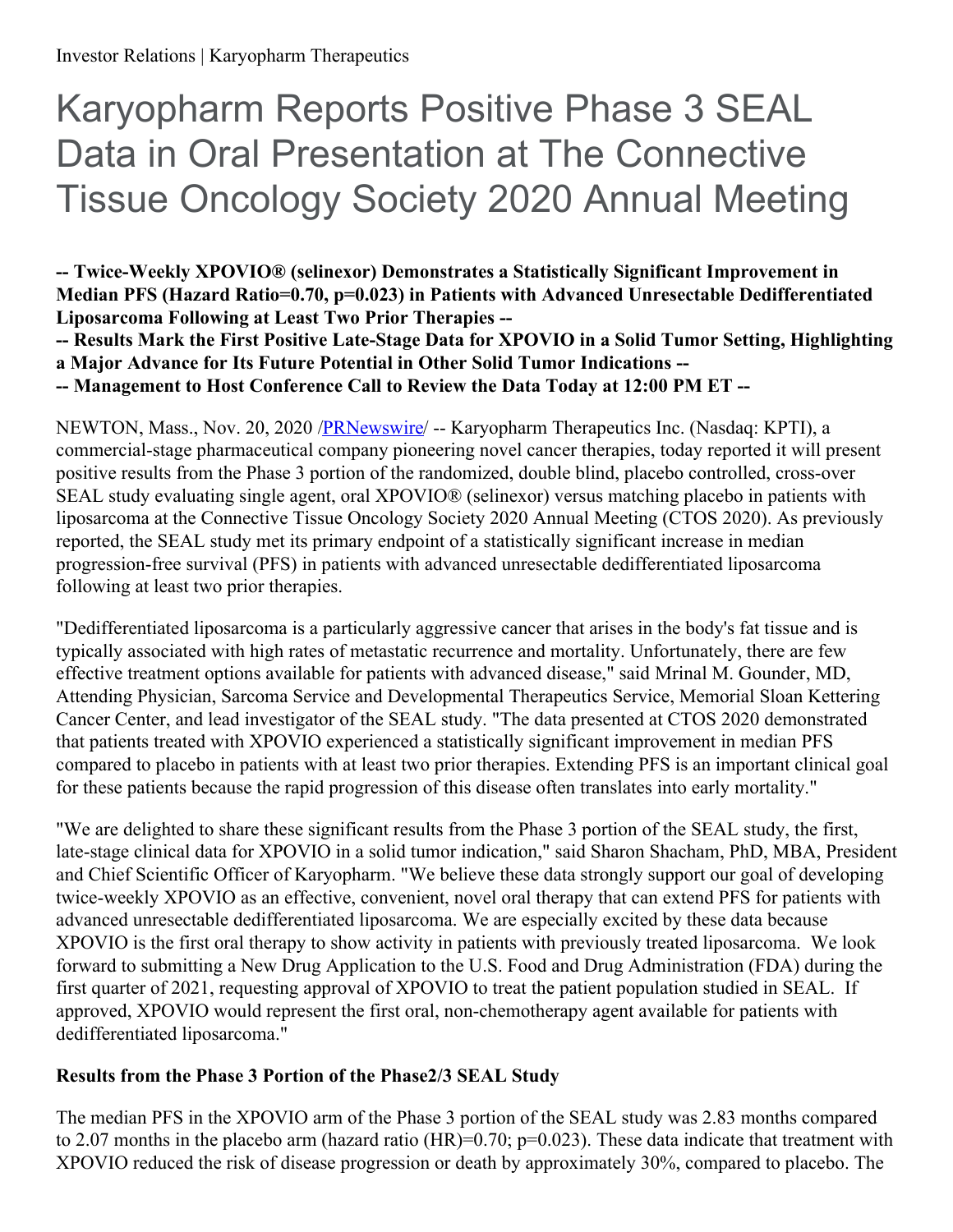estimated 6-month PFS survival probability was 23.9% on the selinexor arm compared to 13.9% on placebo. Additionally, the 12-month PFS survival probability was 8.4% on the selinexor arm compared to 2% on the placebo arm. Finally, 7.5% of patients on the selinexor arm had a 15% or greater reduction in their disease burden as measured by target lesion size while none of the patients on the placebo arm achieved this level of reduction. The trial allowed patients on placebo with objective progression to cross over to the XPOVIO treatment arm. The median overall survival for patients who received XPOVIO was 9.99 months compared to 9.07 months for patients who never crossed over to the XPOVIO treatment arm (HR=0.69; p=0.122).

The most common treatment-related adverse events (AEs) were cytopenias, along with gastrointestinal and constitutional symptoms and were consistent with those previously reported from other selinexor studies. Most AEs were manageable with dose modifications and/or standard supportive care. The most common non-hematologic treatment-related AEs were nausea (81%), decreased appetite (60%), fatigue (51%), and vomiting (49%) and were mostly Grade 1 and 2 events. The most common Grade 3 and 4 treatment-related AEs were anemia (19%), hyponatremia (11%), thrombocytopenia (10%) and asthenia (10%).

XPOVIO is currently approved by the FDA as a treatment for patients with relapsed or refractory multiple myeloma and relapsed or refractory diffuse large B-cell lymphoma (DLBCL). XPOVIO is currently the only XPO1 inhibitor approved by the FDA and has been extensively tested in clinical trials across numerous cancer indications worldwide since 2012. Karyopharm has also submitted a supplemental New Drug Application (sNDA) for XPOVIO that is currently under review by the FDA for the expansion of XPOVIO's label to include XPOVIO as a treatment for patients with multiple myeloma after at least one prior line of therapy. The sNDA has been assigned an action date by the FDA of March 19, 2021 under the Prescription Drug User Fee Act. The full Prescribing Information for XPOVIO is available at [www.XPOVIO.com](https://c212.net/c/link/?t=0&l=en&o=2988910-1&h=407336474&u=http%3A%2F%2Fwww.xpovio.com%2F&a=www.XPOVIO.com).

#### **Details for the oral presentation at CTOS 2020 are as follows:**

**Title:** A Phase 2/3, Randomized, Double-Blind, Cross-Over Study of Selinexor Versus Placebo in Advanced Unresectable Dedifferentiated Liposarcoma (DDLS) **Presenter:** Mrinal Gounder, MD, Memorial Sloan Kettering Cancer Center **Paper #:** 20 **Session:** 7. Liposarcoma **Date and Time:** Friday, November 20, 2020, 10:30 a.m. to 11:30 a.m. ET

#### **Conference Call Information**

Karyopharm will host a conference call today, Friday, November 20, 2020, at 12:00 p.m. Eastern Time, to discuss the results from the SEAL study. The call will feature Dr. Gounder and another recognized sarcoma expert Sant P. Chawla, MD, FRACP, Director of the Sarcoma Oncology Center, Santa Monica, CA, along with members of the Karyopharm executive leadership team. To access the conference call, please dial (877) 870-4263 (local) or (412) 317-0790 (international) at least 10 minutes prior to the start time and ask to be joined into the Karyopharm Therapeutics call. A live audio webcast of the call, along with slides, will be available under "Events & Presentations" in the Investor section of the Company's website, <http://investors.karyopharm.com/events-presentations>. An archived webcast will be available on the Company's website approximately two hours after the event.

## **About the SEAL Study**

SEAL (**Se**linexor in **A**dvanced **L**iposarcoma) is a Phase 2/3, randomized, double blind, placebo controlled, multicenter study [\(NCT02606461\)](https://c212.net/c/link/?t=0&l=en&o=2988910-1&h=3616924021&u=https%3A%2F%2Fwww.karyopharm.com%2Fpipeline%2Fprograms%2Fliposarcoma-seal%2F&a=SEAL%C2%A0(Selinexor+in+Advanced+Liposarcoma)%C2%A0is+a+Phase+2%2F3%2C+randomized%2C+double+blind%2C+placebo+controlled%2C+multicenter+study+(NCT02606461)) designed to evaluate the efficacy and safety of twice-weekly, 60mg fixed dose of XPOVIO (selinexor) in patients with advanced unresectable dedifferentiated liposarcoma following at least two prior therapies. The Phase 2 portion of the study enrolled approximately 57 patients (1:1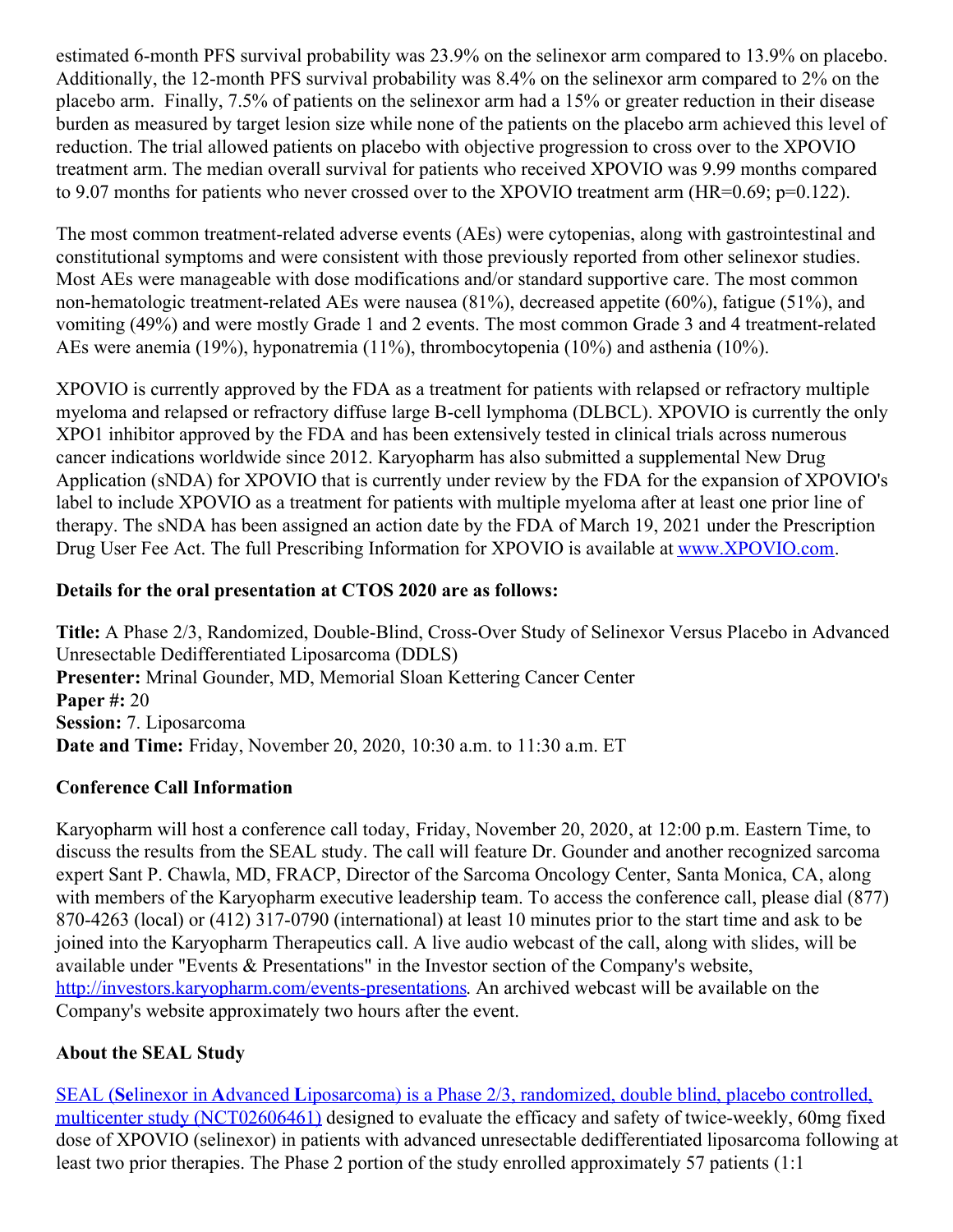randomization) and the Phase 3 portion enrolled approximately 285 patients (2:1 randomization). Patients on the placebo arm with confirmed progressive disease were permitted to cross over to the XPOVIO treatment arm. The primary endpoint of the study is PFS.

### **About Liposarcoma**

Liposarcoma is a rare type of cancer that occurs in the fat cells in the body, most often in the muscles of the limbs or abdomen. Dedifferentiated liposarcoma (DDLS) is a high grade type of liposarcoma that grows more aggressively than a low grade, well differentiated liposarcoma and is associated with poorer prognosis.<sup>1</sup> Liposarcoma accounts for approximately 20% of all soft tissue sarcomas<sup>2</sup>. In liposarcoma, the risk of recurrence and metastasis increases with higher grade disease.<sup>3</sup>

### **About XPOVIO® (selinexor)**

XPOVIO is a first-in-class, oral Selective Inhibitor of Nuclear Export (SINE) compound. XPOVIO functions by selectively binding to and inhibiting the nuclear export protein exportin 1 (XPO1, also called CRM1). XPOVIO blocks the nuclear export of tumor suppressor, growth regulatory and anti-inflammatory proteins, leading to accumulation of these proteins in the nucleus and enhancing their anti-cancer activity in the cell. The forced nuclear retention of these proteins can counteract a multitude of the oncogenic pathways that, unchecked, allow cancer cells with severe DNA damage to continue to grow and divide in an unrestrained fashion. Karyopharm received accelerated U.S. Food and Drug Administration (FDA) approval of XPOVIO in July 2019 in combination with dexamethasone for the treatment of adult patients with relapsed or refractory multiple myeloma (RRMM) who have received at least four prior therapies and whose disease is refractory to at least two proteasome inhibitors, at least two immunomodulatory agents, and an anti-CD38 monoclonal antibody. Karyopharm has also submitted a Marketing Authorization Application (MAA) to the European Medicines Agency (EMA) with a request for conditional approval of selinexor in this same RRMM indication. Karyopharm's supplemental New Drug Application (sNDA) requesting an expansion of its current indication to include the treatment for patients with multiple myeloma after at least one prior line of therapy has been accepted for filing by the FDA. In June 2020, Karyopharm received accelerated FDA approval of XPOVIO for its second indication in adult patients with relapsed or refractory diffuse large B-cell lymphoma (DLBCL), not otherwise specified, including DLBCL arising from follicular lymphoma, after at least 2 lines of systemic therapy. Selinexor is also being evaluated in several other mid-and later-phase clinical trials across multiple cancer indications, including as a potential backbone therapy in combination with approved myeloma therapies (STOMP), in liposarcoma (SEAL) and in endometrial cancer (SIENDO), among others. Additional Phase 1, Phase 2 and Phase 3 studies are ongoing or currently planned, including multiple studies in combination with approved therapies in a variety of tumor types to further inform Karyopharm's clinical development priorities for selinexor. Additional clinical trial information for selinexor is available at [www.clinicaltrials.gov](https://c212.net/c/link/?t=0&l=en&o=2988910-1&h=3069879268&u=http%3A%2F%2Fwww.clinicaltrials.gov%2F&a=www.clinicaltrials.gov).

For more information about Karyopharm's products or clinical trials, please contact the Medical Information department at:

Tel: +1 (888) 209-9326 Email: [medicalinformation@karyopharm.com](mailto:medicalinformation@karyopharm.com)

## **IMPORTANT SAFETY INFORMATION**

**Thrombocytopenia:** XPOVIO can cause life-threatening thrombocytopenia, potentially leading to hemorrhage. Thrombocytopenia was reported in patients with multiple myeloma (MM) and developed or worsened in patients with DLBCL.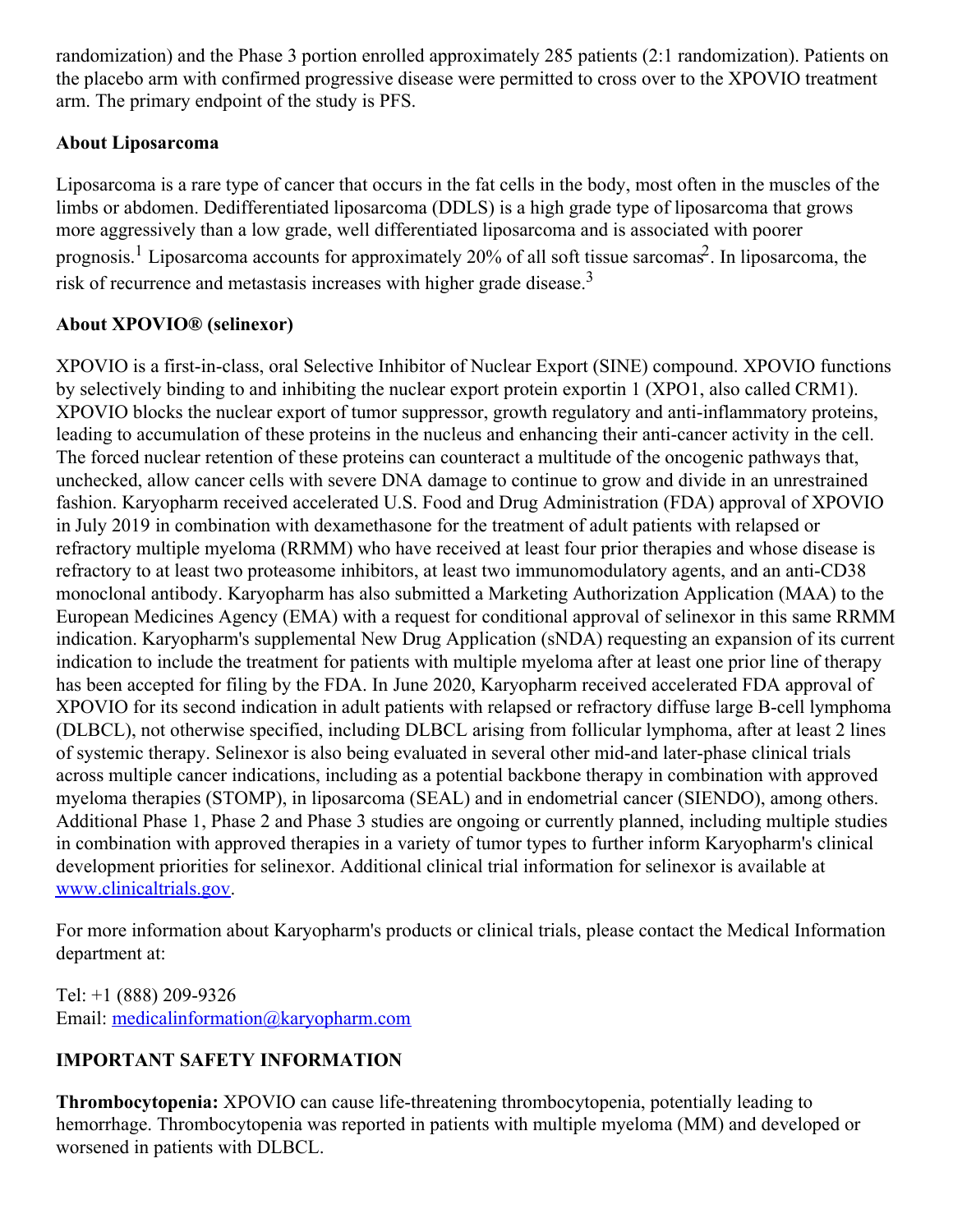Thrombocytopenia is the leading cause of dosage modifications. Monitor platelet counts at baseline and throughout treatment. Monitor more frequently during the first 3 months of treatment. Institute platelet transfusion and/or other treatments as clinically indicated. Monitor patients for signs and symptoms of bleeding and evaluate promptly. Interrupt, reduce dose, or permanently discontinue based on severity of adverse reaction.

**Neutropenia:** XPOVIO can cause life-threatening neutropenia, potentially increasing the risk of infection. Neutropenia and febrile neutropenia occurred in patients with MM and in patients with DLBCL.

Obtain white blood cell counts with differential at baseline and throughout treatment. Monitor more frequently during the first 3 months of treatment. Monitor patients for signs and symptoms of concomitant infection and evaluate promptly. Consider supportive measures, including antimicrobials and growth factors (e.g., G-CSF). Interrupt, reduce dose, or permanently discontinue based on severity of adverse reaction (AR).

**Gastrointestinal Toxicity:** XPOVIO can cause severe gastrointestinal toxicities in patients with MM and DLBCL.

**Nausea/Vomiting:** Provide prophylactic antiemetics. Administer 5-HT3 receptor antagonists and other antinausea agents prior to and during treatment with XPOVIO. Interrupt, reduce dose, or permanently discontinue based on severity of ARs. Administer intravenous fluids to prevent dehydration and replace electrolytes as clinically indicated.

**Diarrhea:** Interrupt, reduce dose, or permanently discontinue based on severity of ARs. Provide standard anti-diarrheal agents, administer intravenous fluids to prevent dehydration, and replace electrolytes as clinically indicated.

**Anorexia/Weight Loss:** Monitor weight, nutritional status, and volume status at baseline and throughout treatment. Monitor more frequently during the first 3 months of treatment. Interrupt, reduce dose, or permanently discontinue based on severity of ARs. Provide nutritional support, fluids, and electrolyte repletion as clinically indicated.

**Hyponatremia:** XPOVIO can cause severe or life-threatening hyponatremia. Hyponatremia developed in patients with MM and in patients with DLBCL.

Monitor sodium level at baseline and throughout treatment. Monitor more frequently during the first 2 months of treatment. Correct sodium levels for concurrent hyperglycemia (serum glucose >150 mg/dL) and high serum paraprotein levels. Assess hydration status and manage hyponatremia per clinical guidelines, including intravenous saline and/or salt tablets as appropriate and dietary review. Interrupt, reduce dose, or permanently discontinue based on severity of the AR.

**Serious Infection:** XPOVIO can cause serious and fatal infections. Most infections were not associated with Grade 3 or higher neutropenia. Atypical infections reported after taking XPOVIO include, but are not limited to, fungal pneumonia and herpesvirus infection.

Monitor for signs and symptoms of infection, and evaluate and treat promptly.

#### **Neurological Toxicity:** XPOVIO can cause life-threatening neurological toxicities.

Coadministration of XPOVIO with other products that cause dizziness or mental status changes may increase the risk of neurological toxicity.

Advise patients to refrain from driving and engaging in hazardous occupations or activities, such as operating heavy or potentially dangerous machinery, until the neurological toxicity fully resolves. Optimize hydration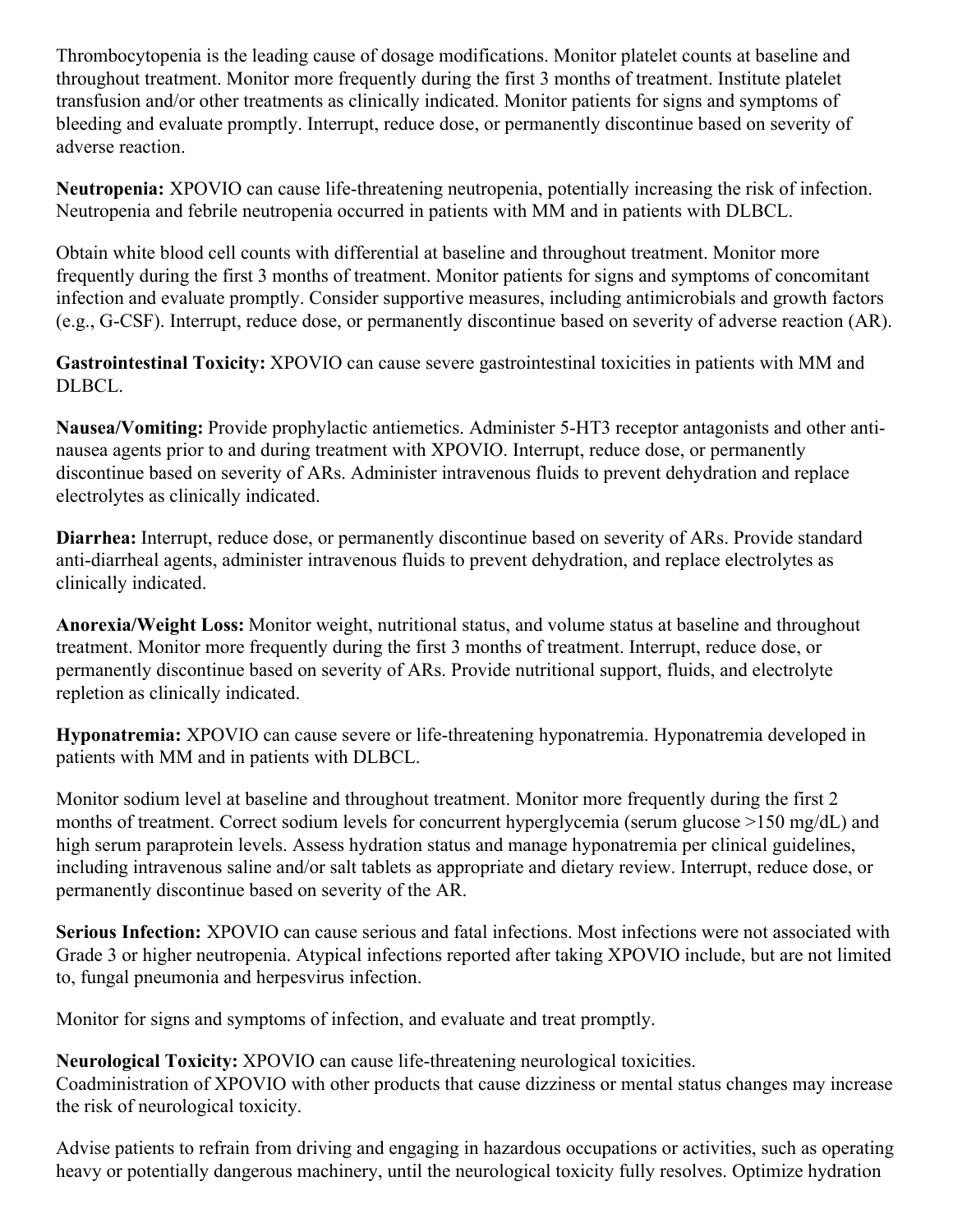status, hemoglobin level, and concomitant medications to avoid exacerbating dizziness or mental status changes. Institute fall precautions as appropriate.

**Embryo-Fetal Toxicity:** XPOVIO can cause fetal harm when administered to a pregnant woman.

Advise pregnant women of the potential risk to a fetus. Advise females of reproductive potential and males with a female partner of reproductive potential to use effective contraception during treatment with XPOVIO and for 1 week after the last dose.

## **ADVERSE REACTIONS**

The most common adverse reactions (ARs) in  $\geq$ 20% of patients with MM are thrombocytopenia, fatigue, nausea, anemia, decreased appetite, decreased weight, diarrhea, vomiting, hyponatremia, neutropenia, leukopenia, constipation, dyspnea, and upper respiratory tract infection.

The most common ARs, excluding laboratory abnormalities, in  $\geq$ 20% of patients with DLBCL are fatigue, nausea, diarrhea, appetite decrease, weight decrease, constipation, vomiting, and pyrexia. Grade 3-4 laboratory abnormalities in ≥15% of patients included thrombocytopenia, lymphopenia, neutropenia, anemia, and hyponatremia. Grade 4 laboratory abnormalities in  $\geq$ 5% were thrombocytopenia, lymphopenia, and neutropenia.

In patients with MM, fatal ARs occurred in 9% of patients. Serious ARs occurred in 58% of patients. Treatment discontinuation rate due to ARs was 27%. The most frequent ARs requiring permanent discontinuation in ≥4% of patients included fatigue, nausea, and thrombocytopenia.

In patients with DLBCL, fatal ARs occurred in 3.7% of patients within 30 days, and 5% of patients within 60 days of last treatment; the most frequent fatal AR was infection (4.5% of patients). Serious ARs occurred in 46% of patients; the most frequent serious AR was infection. Discontinuation due to ARs occurred in 17% of patients.

## **USE IN SPECIFIC POPULATIONS**

In MM, no overall difference in effectiveness of XPOVIO was observed in patients >65 years old when compared with younger patients. Patients ≥75 years old had a higher incidence of discontinuation due to an AR than younger patients, a higher incidence of serious ARs, and a higher incidence of fatal ARs.

Clinical studies in patients with relapsed or refractory DLBCL did not include sufficient numbers of patients aged 65 and over to determine whether they respond differently from younger patients.

The effect of end-stage renal disease ( $CL_{CR}$  <15 mL/min) or hemodialysis on XPOVIO pharmacokinetics is unknown.

**To report SUSPECTED ADVERSE REACTIONS, contact Karyopharm Therapeutics Inc. at 1-888- 209-9326 or FDA at 1-800-FDA-1088 or** [www.fda.gov/medwatch](https://c212.net/c/link/?t=0&l=en&o=2988910-1&h=3559885758&u=https%3A%2F%2Fc212.net%2Fc%2Flink%2F%3Ft%3D0%26l%3Den%26o%3D2875172-1%26h%3D1477507959%26u%3Dhttp%253A%252F%252Fwww.fda.gov%252Fmedwatch%26a%3Dwww.fda.gov%252Fmedwatch&a=www.fda.gov%2Fmedwatch)**.**

## **Please see XPOVIO Full Prescribing Information available at [www.XPOVIO.com](https://c212.net/c/link/?t=0&l=en&o=2988910-1&h=505339004&u=https%3A%2F%2Fc212.net%2Fc%2Flink%2F%3Ft%3D0%26l%3Den%26o%3D2875172-1%26h%3D3088030465%26u%3Dhttp%253A%252F%252Fwww.xpovio.com%252F%26a%3Dwww.XPOVIO.com&a=www.XPOVIO.com).**

## **About Karyopharm Therapeutics**

Karyopharm Therapeutics Inc. (Nasdaq: KPTI) is a commercial-stage pharmaceutical company pioneering novel cancer therapies and dedicated to the discovery, development, and commercialization of novel first-inclass drugs directed against nuclear export and related targets for the treatment of cancer and other major diseases. Karyopharm's Selective Inhibitor of Nuclear Export (SINE) compounds function by binding with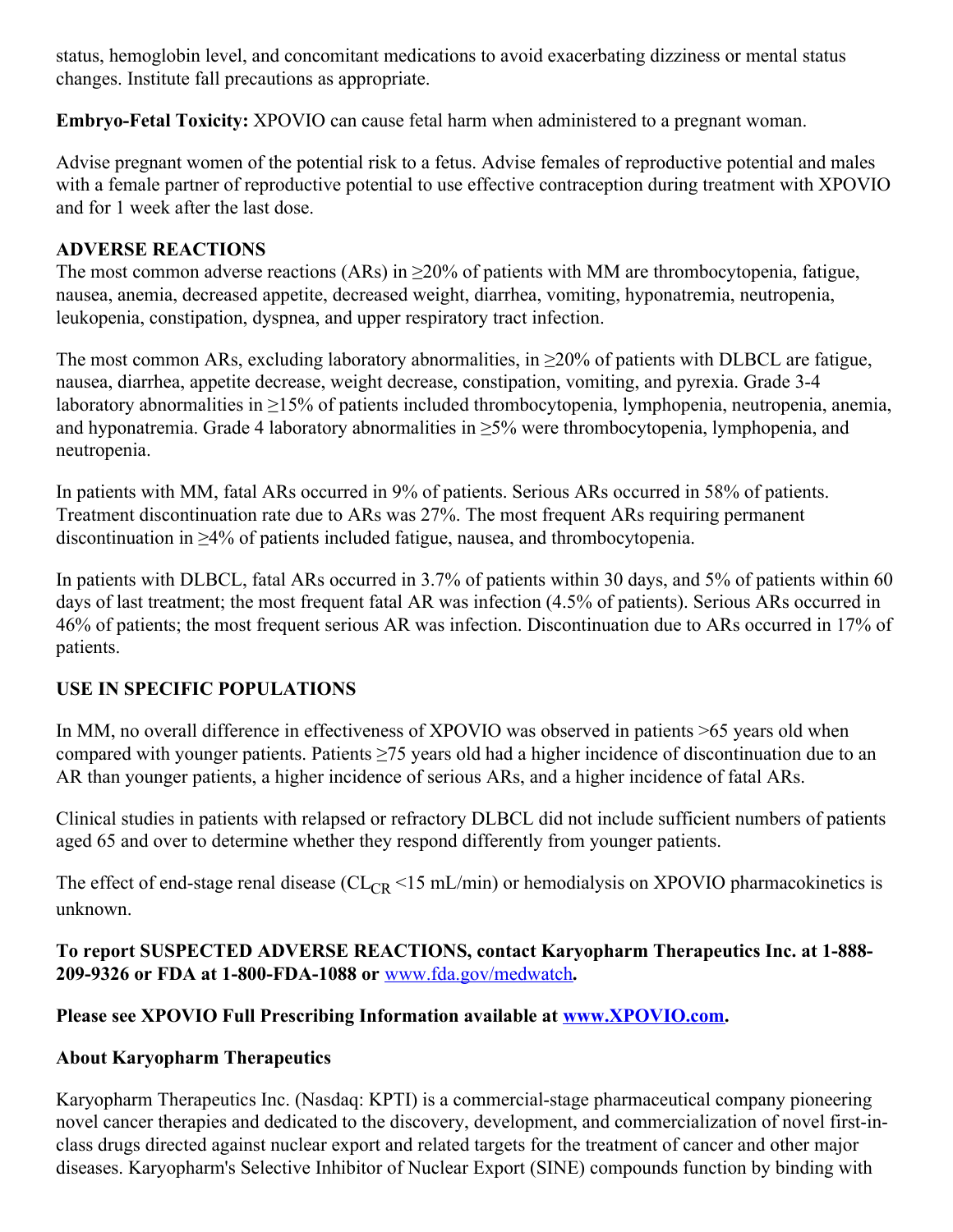and inhibiting the nuclear export protein XPO1 (or CRM1). Karyopharm's lead compound, XPOVIO® (selinexor), received accelerated approval from the U.S. Food and Drug Administration (FDA) in July 2019 in combination with dexamethasone as a treatment for patients with heavily pretreated multiple myeloma. In June 2020, XPOVIO was approved by the FDA as a treatment for patients with relapsed or refractory diffuse large B-cell lymphoma. A Marketing Authorization Application for selinexor for patients with heavily pretreated multiple myeloma is also currently under review by the European Medicines Agency. In addition to single-agent and combination activity against a variety of human cancers, SINE compounds have also shown biological activity in models of neurodegeneration, inflammation, autoimmune disease, certain viruses and wound-healing. Karyopharm has several investigational programs in clinical or preclinical development. For more information, please visit [www.karyopharm.com](https://c212.net/c/link/?t=0&l=en&o=2988910-1&h=2452485078&u=http%3A%2F%2Fwww.karyopharm.com%2F&a=www.karyopharm.com).

#### **Forward-Looking Statements**

This press release contains forward-looking statements within the meaning of The Private Securities Litigation Reform Act of 1995. Such forward-looking statements include those regarding Karyopharm's expectations and plans relating to XPOVIO for the treatment of patients with advanced unresectable dedifferentiated liposarcoma; commercialization of XPOVIO or any of its drug candidates and the commercial performance of XPOVIO; submissions to, and the review and potential approval of selinexor by, regulatory authorities, including the Company's regulatory strategy, the anticipated availability of data to support such submissions, timing of such submissions and actions by regulatory authorities and the potential availability of accelerated approval pathways; the expected design of the Company's clinical trials; and the therapeutic potential of and potential clinical development plans for Karyopharm's drug candidates, especially selinexor. Such statements are subject to numerous important factors, risks and uncertainties, many of which are beyond Karyopharm's control, that may cause actual events or results to differ materially from Karyopharm's current expectations. For example, there can be no guarantee that Karyopharm will successfully commercialize XPOVIO; that regulators will agree that selinexor qualifies for conditional approval in the E.U. as a result of data from the STORM study or confirmatory approval in the U.S. or EU based on the BOSTON study in patients with relapsed or refractory multiple myeloma; or that any of Karyopharm's drug candidates, including selinexor, will successfully complete necessary clinical development phases or that development of any of Karyopharm's drug candidates will continue. Further, there can be no guarantee that any positive developments in the development or commercialization of Karyopharm's drug candidate portfolio will result in stock price appreciation. Management's expectations and, therefore, any forward-looking statements in this press release could also be affected by risks and uncertainties relating to a number of other factors, including the following: the risk that the COVID-19 pandemic could disrupt Karyopharm's business more severely than it currently anticipates, including by negatively impacting sales of XPOVIO, interrupting or delaying research and development efforts, impacting the ability to procure sufficient supply for the development and commercialization of selinexor or other product candidates, delaying ongoing or planned clinical trials, impeding the execution of business plans, planned regulatory milestones and timelines, or inconveniencing patients; the adoption of XPOVIO in the commercial marketplace, the timing and costs involved in commercializing XPOVIO or any of Karyopharm's drug candidates that receive regulatory approval; the ability to retain regulatory approval of XPOVIO or any of Karyopharm's drug candidates that receive regulatory approval; Karyopharm's results of clinical trials and preclinical studies, including subsequent analysis of existing data and new data received from ongoing and future studies; the content and timing of decisions made by the U.S. Food and Drug Administration and other regulatory authorities, investigational review boards at clinical trial sites and publication review bodies, including with respect to the need for additional clinical studies; the ability of Karyopharm or its third party collaborators or successors in interest to fully perform their respective obligations under the applicable agreement and the potential future financial implications of such agreement; Karyopharm's ability to obtain and maintain requisite regulatory approvals and to enroll patients in its clinical trials; unplanned cash requirements and expenditures; development of drug candidates by Karyopharm's competitors for diseases in